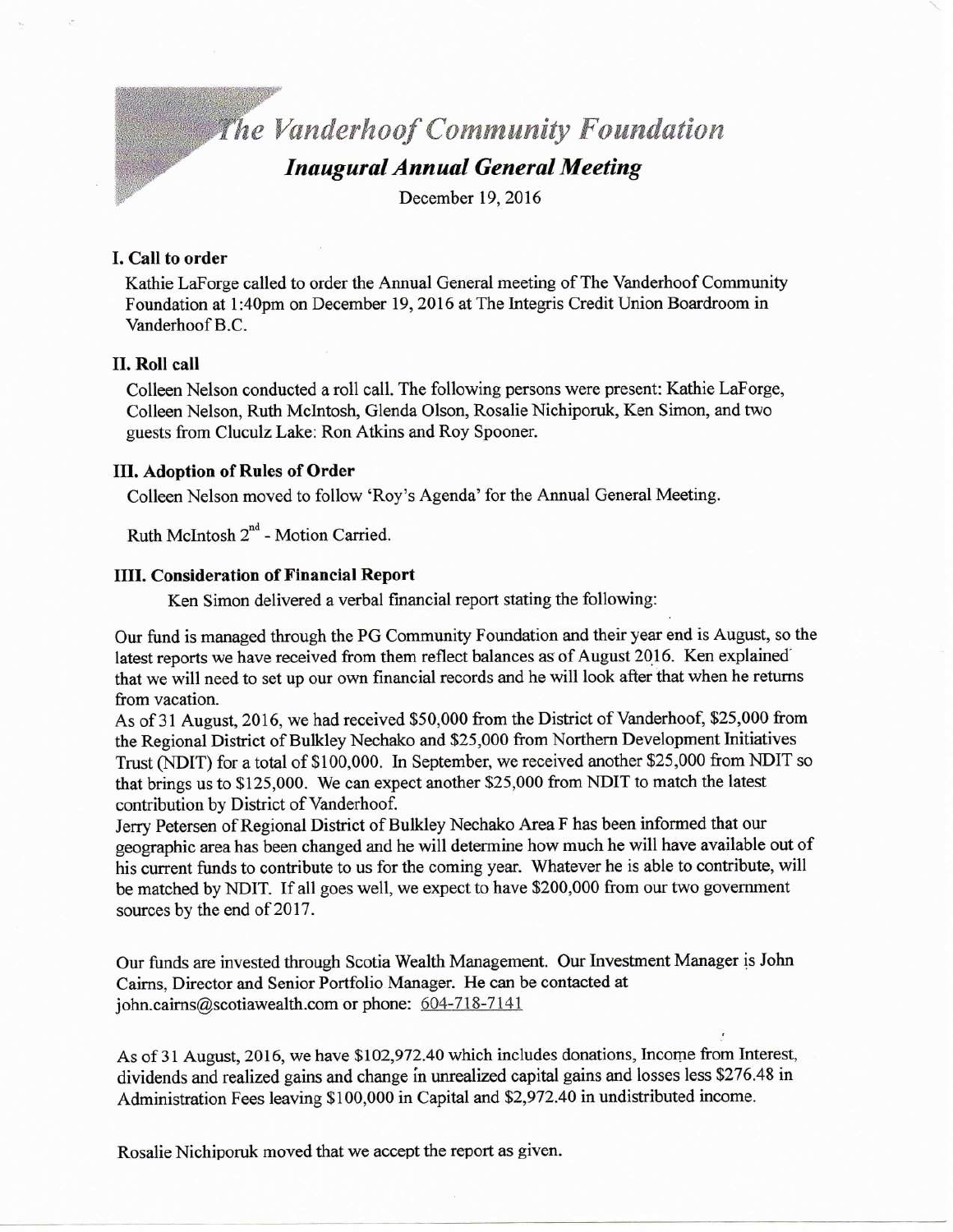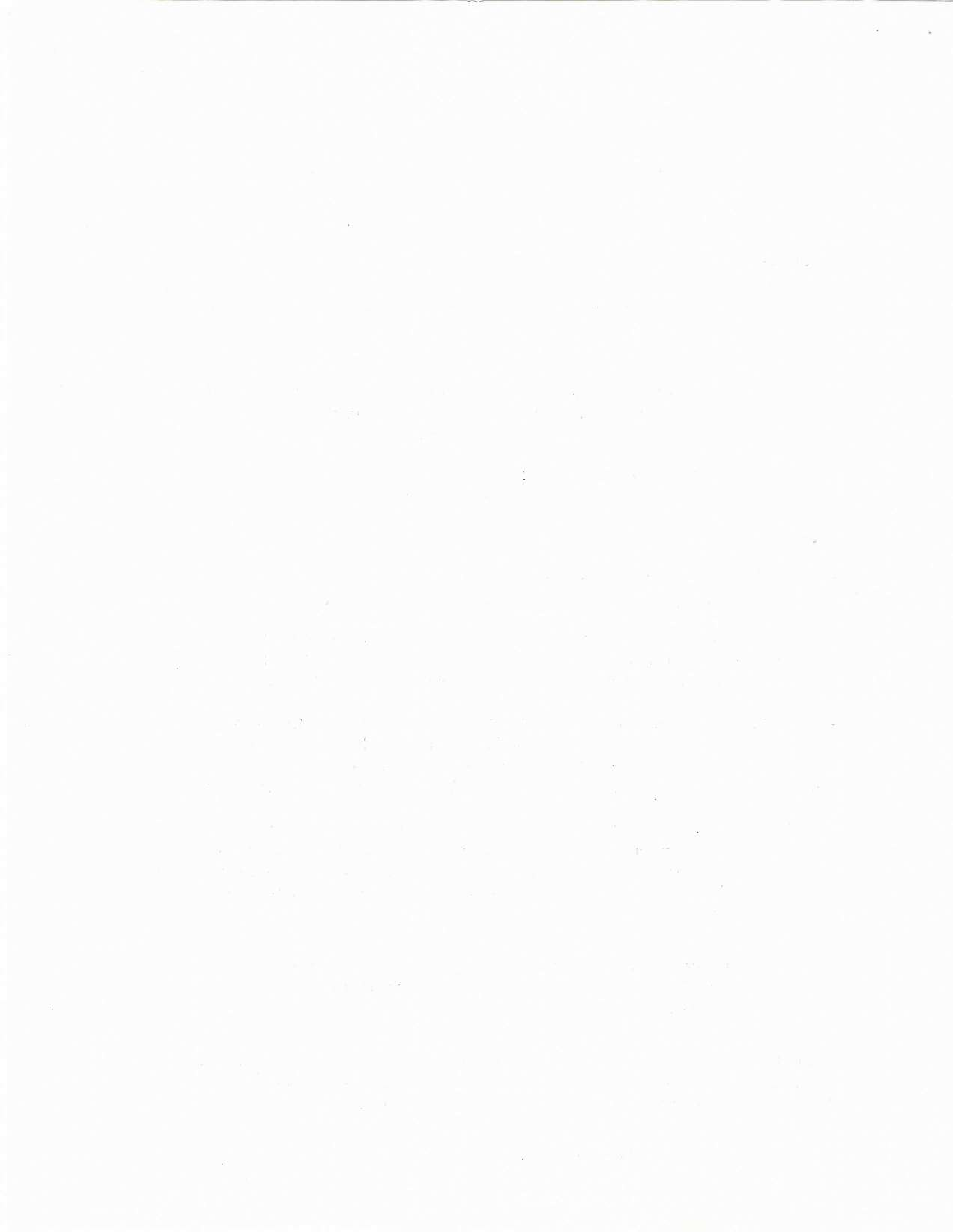#### V. Consideration of the Board of Directors Report

Kathie LaForge delivered the Board of Directors Report outlining the following:

#### Director's Report for AGM 2016

Our Society was incorporated on 17 December, 2015 with 5 initial Board Members: Rosalie Nichiporuk, Kenneth Simon, Kathie LaForge, Jody Pedersen and Glenda Olson.

During the course of the year the inaugural appointed Directors, sought additional Directors to fill the 12 Director positions as outlined in the Bylaws. Through this process the following now stand as Directors with several others having been approached:

a)

1. Rosalie Nichiporuk 2. Kenneth Simon

- 3. Kathie LaForge 4. Jody Pedersen
- 5. Glenda OIson 6. Ray LeMoigne
- 7. Ted Keehn 8. Colleen Nelson
- 9. Ruth McIntosh 10. Pippa Newman
- 11. Jacqueline Reed 12. Lisa Striegler

Of these we have received resignations from Jacqueline Reed and Lisa Striegler and whose service as Directors will end at the conclusion of the fiscal year end on December 31, 2016 and who are eligible to vote in today's AGM.

Constitution Clause #8 was changed at our last Board Meeting via a Special Resolution to include all of Regional District of Bulkley Nechako, Area F in the geographic boundary of our Society.

Going forward throughout the 2017 year the Board will be focusing its attention on:

- a) Filling and maintaining a full complement of Directors
- b) Setting a realistic, attainable target for fundraising
- c) Developing communications plan to make the public, businesses and individuals aware of the Foundation and its goals and purpose in supporting the communities within our geographic boundary, These will include creating a webpage and Facebook page, Various presentations at community events and creation of promotional information packages/brochures to be made available throughout our area and featured at our own Community Foundation sponsored events.
- d) Establishing procedures and protocols to ensure appropriate accounting protections are in place for risk management purposes.
- e) Ensuring that appropriate volunteer directors and officers insurance is in place for the conducting of business.
- f) Ensuring that appropriate record keeping is in place with regard to minutes, financial reports and AGM filings and transitioning to new Societies Act requirements

Signed: *Mal* 

Acting President, Kathie LaForge

Dated: 19 December, 2016

Ken Simon moved to accept the report as given. Glenda Olson  $2^{nd}$ . - Motion Carried.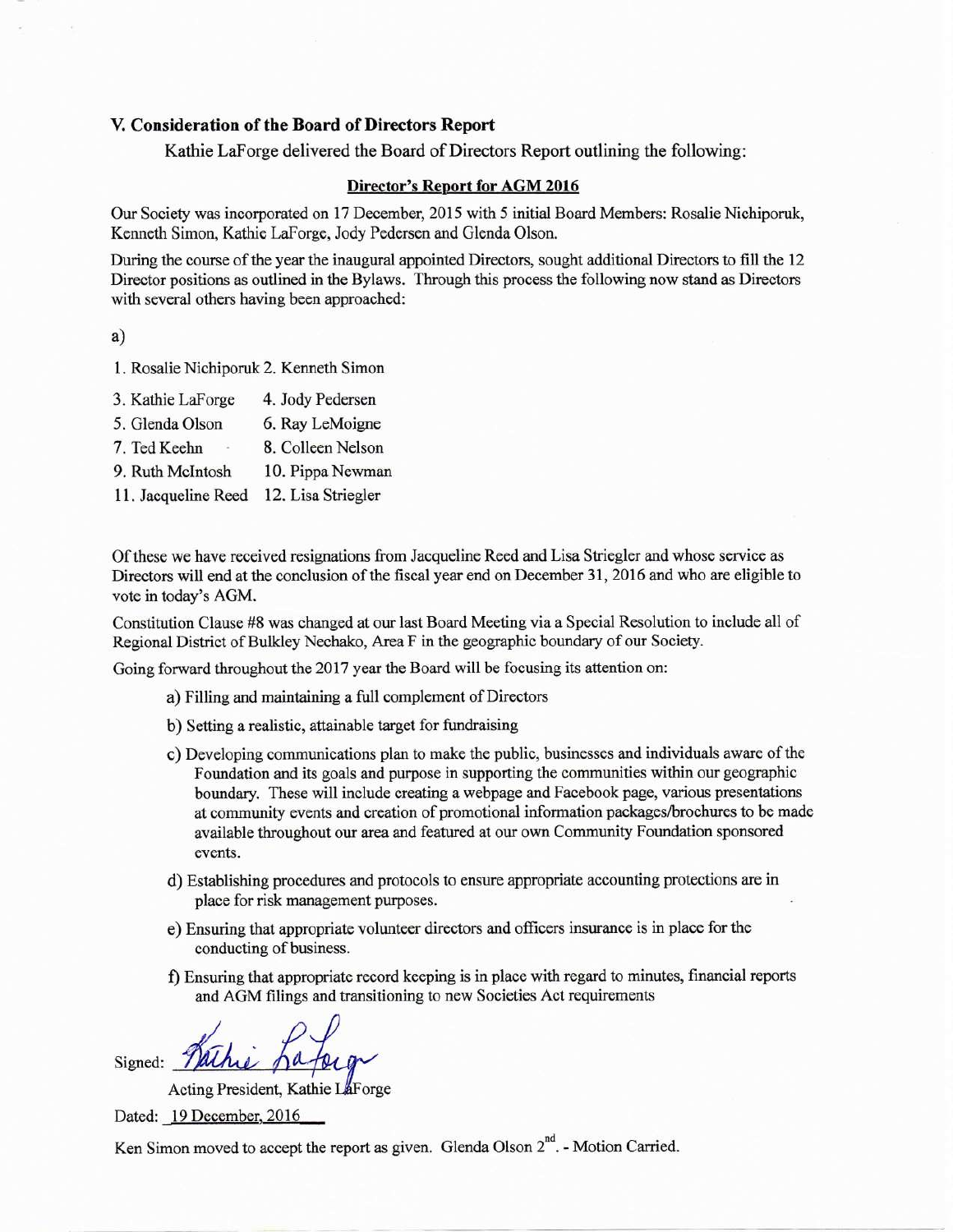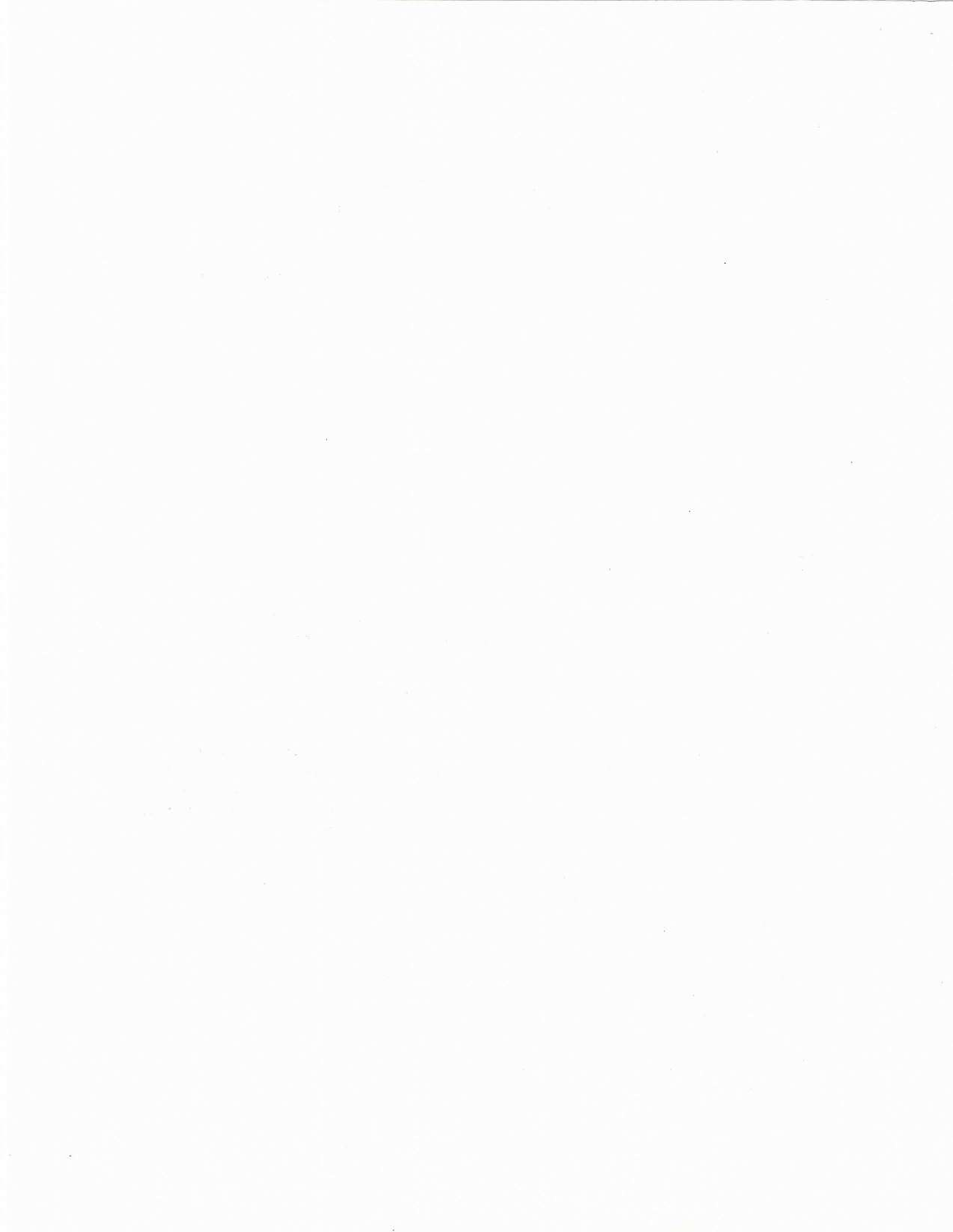#### VI. Adjournment

Kathie LaForge adjourned the Annual General Meeting at 2:00pm to hold elections.

## Kathie LaForge opened the meeting for the Election of Directors at 2:00pm

## **Election of Directors:**

| President:      | Kathie LaForge       |
|-----------------|----------------------|
| Vice President: | Ray LeMoigne         |
| Treasurer:      | Ken Simon            |
| Secretary:      | Colleen Nelson       |
| Directors:      | <b>Ruth McIntosh</b> |
|                 | Pippa Newman         |
|                 | Glenda Olson         |
|                 | Jody Pederson        |
|                 | Rosalie Nichiporuk   |
|                 | Geraldine Johnny     |
|                 | <b>Ron Atkins</b>    |
|                 | Ray Spooner          |

Rosalie Nichiporuk moved that all positions are to run a two-year term. Ken Simon  $2<sup>nd</sup>$ . - Motion carried.

All positions were elected by acclamation.

Rosalie Nichiporuk moved to accept the election results as voted. Ken Simon  $2^{nd}$  - Motion Carried.

## Kathie LaForge Adjourned the meeting at 2:16pm

Minutes submitted by: Colleen Nelson Minutes approved by: Kathie LaForge